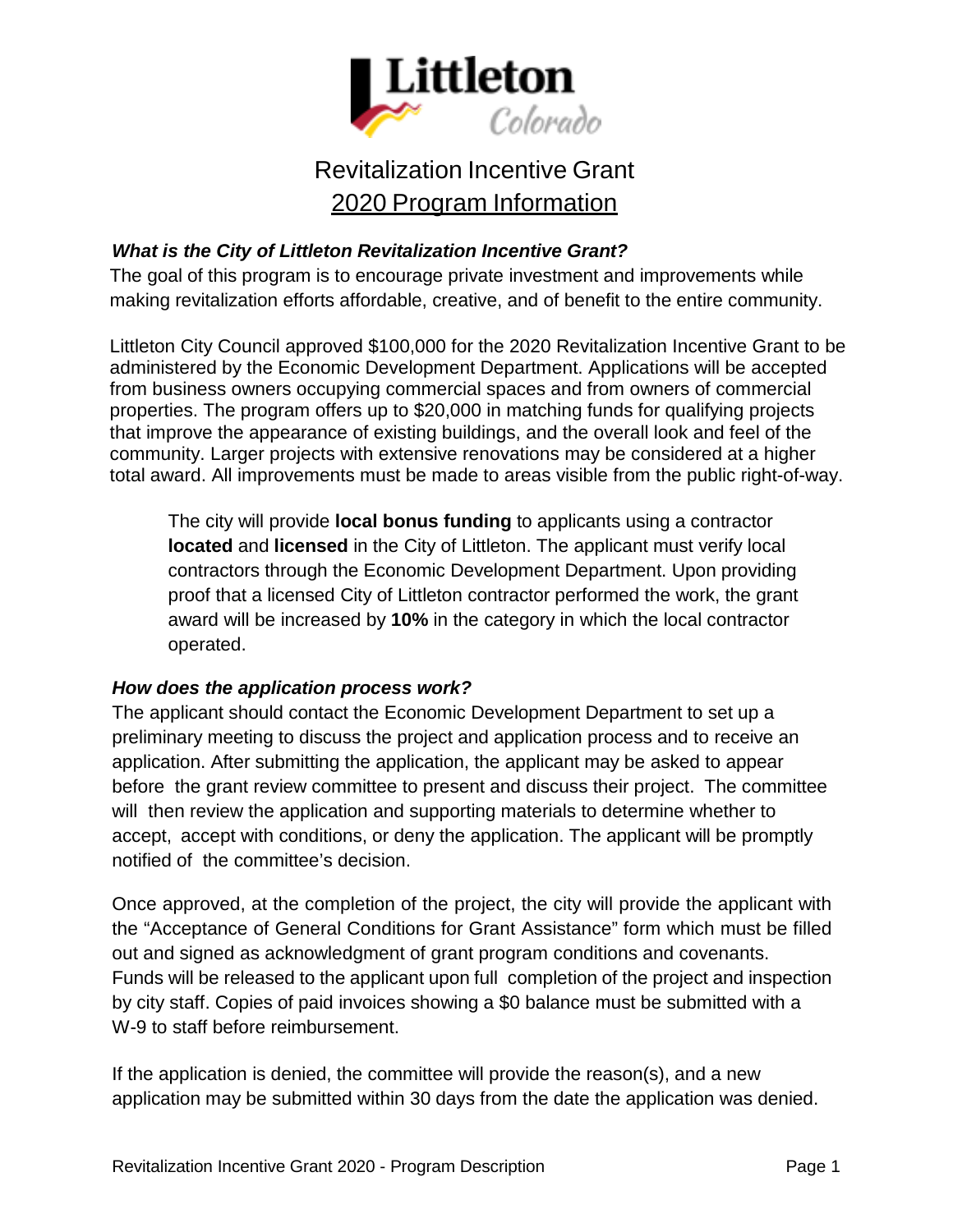

## *Who can apply for funding?*

Any building owner, store proprietor, or tenant with authorization from the building owner can apply for the grant. The project site must be within city limits. Tenants must have at least two years remaining on their lease or an option to renew consisting of a written confirmation from the landlord and tenant. Before the city reviews a grant request, the applicant must meet with the city to ensure plans will meet zoning and code regulations. Properties having more than one owner must have a plan approved by all owners and provide a consistent improvement and look for the entire property.

Applicants may receive grant funds for one project within a three-year period. It is understood that some projects may carry over into a subsequent calendar year depending on scope and timing.

Properties within the Main Street Historic District area must opt into the district to qualify for this grant. For more information on the District and Historic Preservation, contact:



**Andrea Mimnaugh** 303-795-3719

*Those who've opted into the Main Street Historic District may be eligible for both the Main Street Historic District Grant and the Revitalization Incentive Grant.*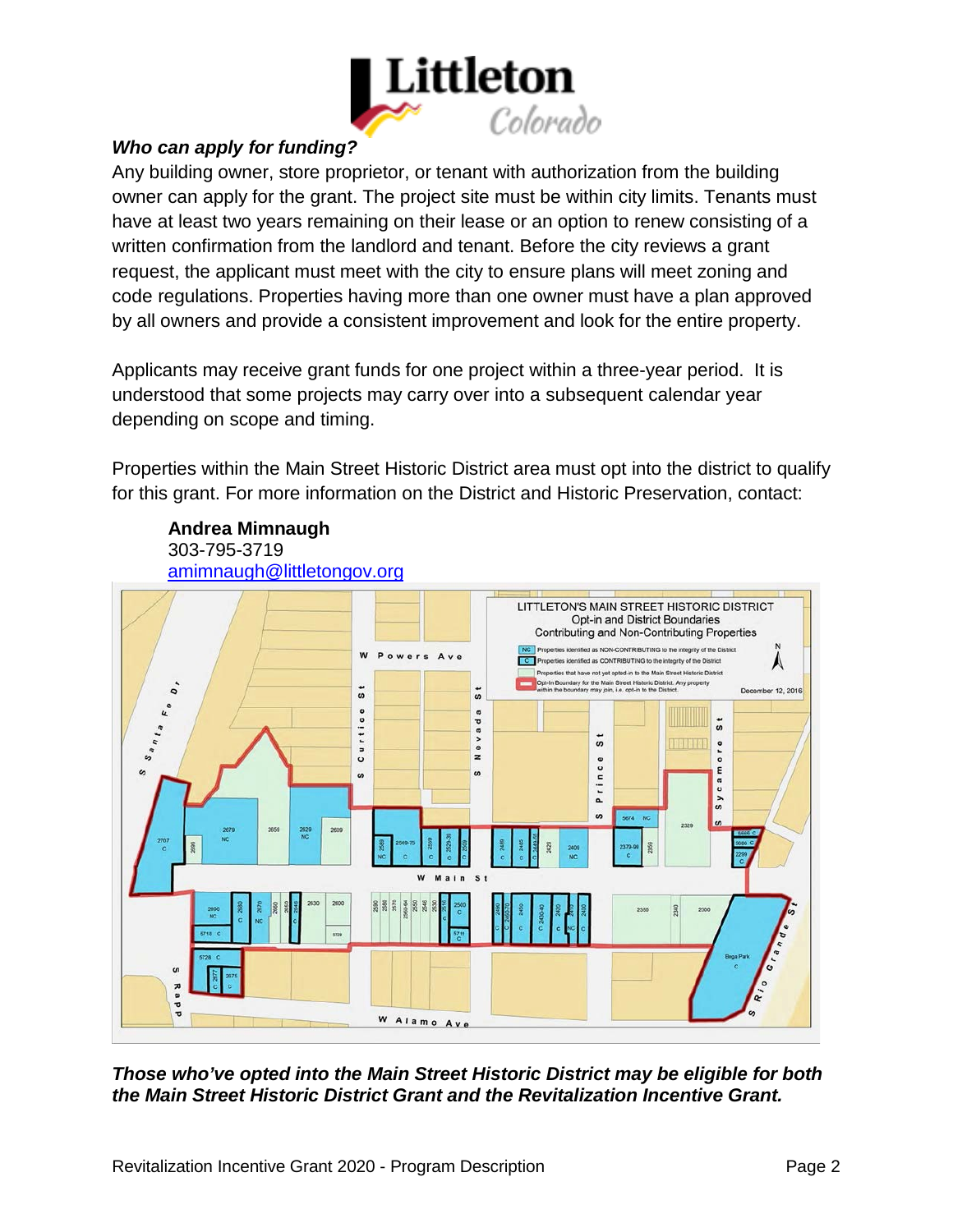

## *What types of improvements are eligible?*

- Architectural/design assistance
- Façade Landscape
- Parking area
- Exterior lighting
- Exterior Americans with Disabilities Act (ADA) improvements
- Signage (must be tied to other improvements)

#### *Are there any design guidelines?*

Projects must conform to all aspects of the Zoning and Development Code of the City of Littleton. To receive funding, projects must be approved by the grant review committee. **Regular maintenance, such as painting and equipment, are not covered under the program**.

Proposed sign improvements must be verified as in compliance with city sign code before grant approval.

## *How is the funding awarded?*

This is a matching grant program. The applicant pays for the improvement and the city reimburses a portion based on the approved award up to 50% with a maximum award of \$20,000 per project. The award will be reimbursed after the work is completed. Maximum grant awards by the city:

- **\$2,500**  Architectural/design assistance
- **\$11,250**  Façade, parking areas, exterior lighting, landscape improvements, and signage
- **\$6,250**  ADA improvements (I.e. widening sidewalks and entrances, adjusting signage placement, etc.)

*Work completed before grant review, other than architectural/design assistance, is not eligible for grant funding.*

## *How are projects selected?*

Projects are approved by the grant review committee based on their compatibility with the vision and goals of the City of Littleton.

## *What happens after a project is selected?*

Projects selected for grant funding must be completed within six months of approval unless an extension is granted in writing by the Economic Development Department. The applicant agrees to:

- Obtain all necessary building permits and any other required permits
- Complete and sign the Acceptance of General Conditions for Grant Assistance form